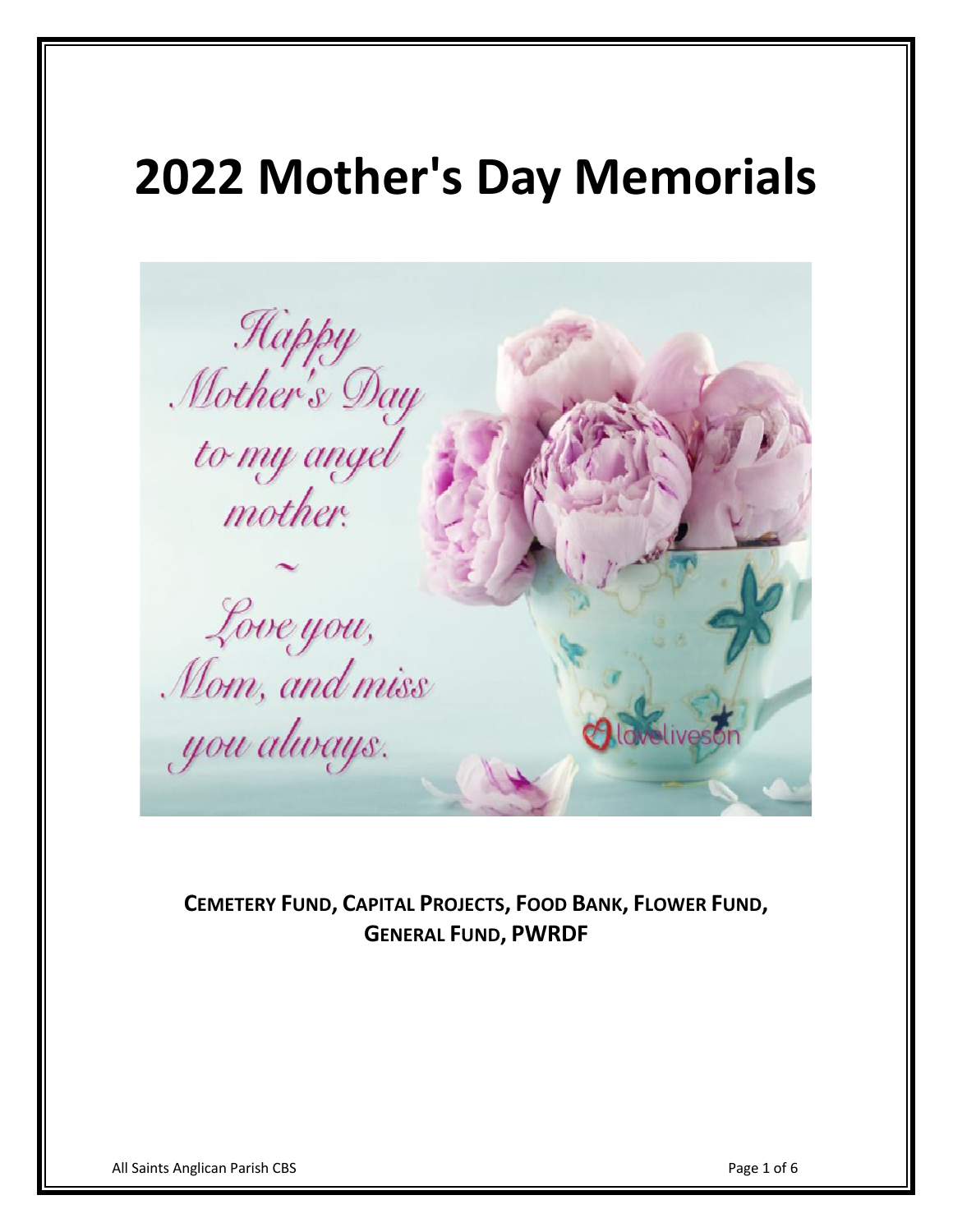## *Given to the Glory of God and in Loving Memory of…*

**Andrews, Janet** - by Spencer & Betty Morgan and Family **Barnes, Fannie**, grandm**other** - by Enid & Gordon **Batten, Julia** - by Sandra & Graham Taylor **Batten, Stella** - by Jim, Sandra and Family **Batten, Stella** - by Julie, Jim, Ken and families **Bickford, Florence** - by Joanne & Dale Bickford **Bishop, Doris,** mom - by Lorraine Taylor **Brenton, Beatrice**, mom - by Lori, Joe and Family **Bussey, Emily** - by Eric & Amy Dodge **Bussey, Phyllis** - by Ken, Loretta Scott and Family **Bussey, Phyllis** - by Spencer & Betty Morgan and Family **Bussey, Phyllis**, mom - by Elizabeth, Jim and Family **Butler, Beatrice May**, mother **-** by Calvin Butler and Family **Butler, Flora -** by Barbara Butler and Family **Butler, Flora -** by Boyd, Jeanette and Family **Butler, Flora -** by Kevin & Marion Hunt **Butler, Hilda**, mother - Janice & Nelson Eason **Butler, Hilda**, mother, remembering her on Mother's Day and every day. Never forgotten and always loved - by Elizabeth & Family **Butler, Martha** - by Sam, Christina and Family **Butler, Violet,** mother and mother-in-law - by Paul, Cathy, Ryder, Jayden and Sophie **Butler, Violet**, wife **-** by Calvin Butler and Family **Butt, Marilyn** - by George & Mary **Cable, Doris** - by George & Sharon Peach **Cable, Elizabeth** - by Roger, Janice and Family **Cable, Ruby** - by George & Sharon Peach **Caines, Mildred** - by Mary and Family **Cairns, Jennifer -** by Barbara Butler and Family

**Cairns, Jennifer -** by Bob Peach and Family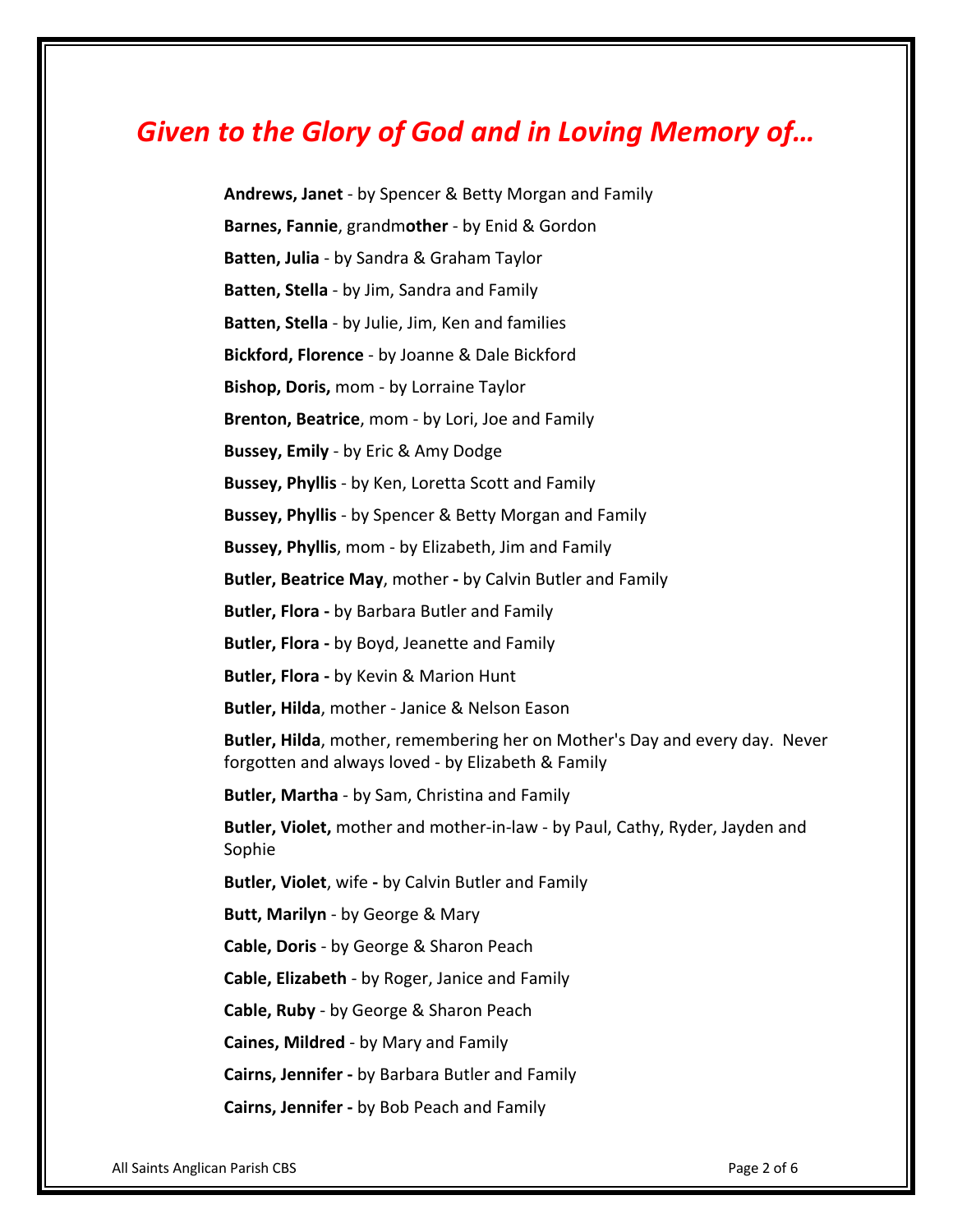**Carter, Dorothy** - by Sandra, Jim and Family **Clarke, Emily** - by George & Mary **Cornick, Judy -** by Robert & Minnie Gullage **Dawe, Mildred -** by Eric & Amy Dodge **Dawe, Nellie** - by Joan, Bob and Family **Dawe, Nellie** - by Marg & Gerald Dawe **Delaney, Ruby**, grandmother - by Paul, Cathy, Ryder, Jayden, Sophie **Eason, Dorcas** - by Mary and Family **Eason, Susie**, mom - Nelson & Janice Eason **Fagan, Elsie** - by Cathy, Rodney and Family **Fagan, Ethel** - by George & Sharon Peach **Fagan, Gwendolyn** - by Ralph, Ros and Family **Fagan, Hilda** - by David, Joselyn and Family **Fagan, Jean** - by George & Sharon Peach **Farrell**, **June**, mom - by Jerry, Aura and Family **Fowler**, **Lydi**a - by Ern & Myrtle Fowler **Fowler, Lydia**, mother-in-law **-** by Calvin Butler and Family **Fowler, Nancy** - by Roxanne Bishop **Fowler, Nancy** - by son Howard, Roxanne, Mitchell & Kayla **Greeley, Margaret -** by Heather & Graham Greeley **Greenslade, Annie -** by Gloria and Family **Gullage, Elsie May -** by Robert & Minnie Gullage **Haines, Fannie**, grandmother - by Enid & Gordon **Haines, Wilmeth**, mother - by Enid & Gordon **Haskell, Myrtle** - by Karen, Katelyn & Allison **Haskell, Myrtle** - by Ros, Ralph and Family **Head, Ina** - by Marg & Gerald Dawe **Hunt, Alvina -** by Kevin & Marion Hunt **Hussey, Violet**, my precious mother **-** love Georgina, Glen, Ryan and Victoria **Jefford, Johanna** - by Joanne & Dale Bickford **Jefford, Matilda** - by Ruby Jefford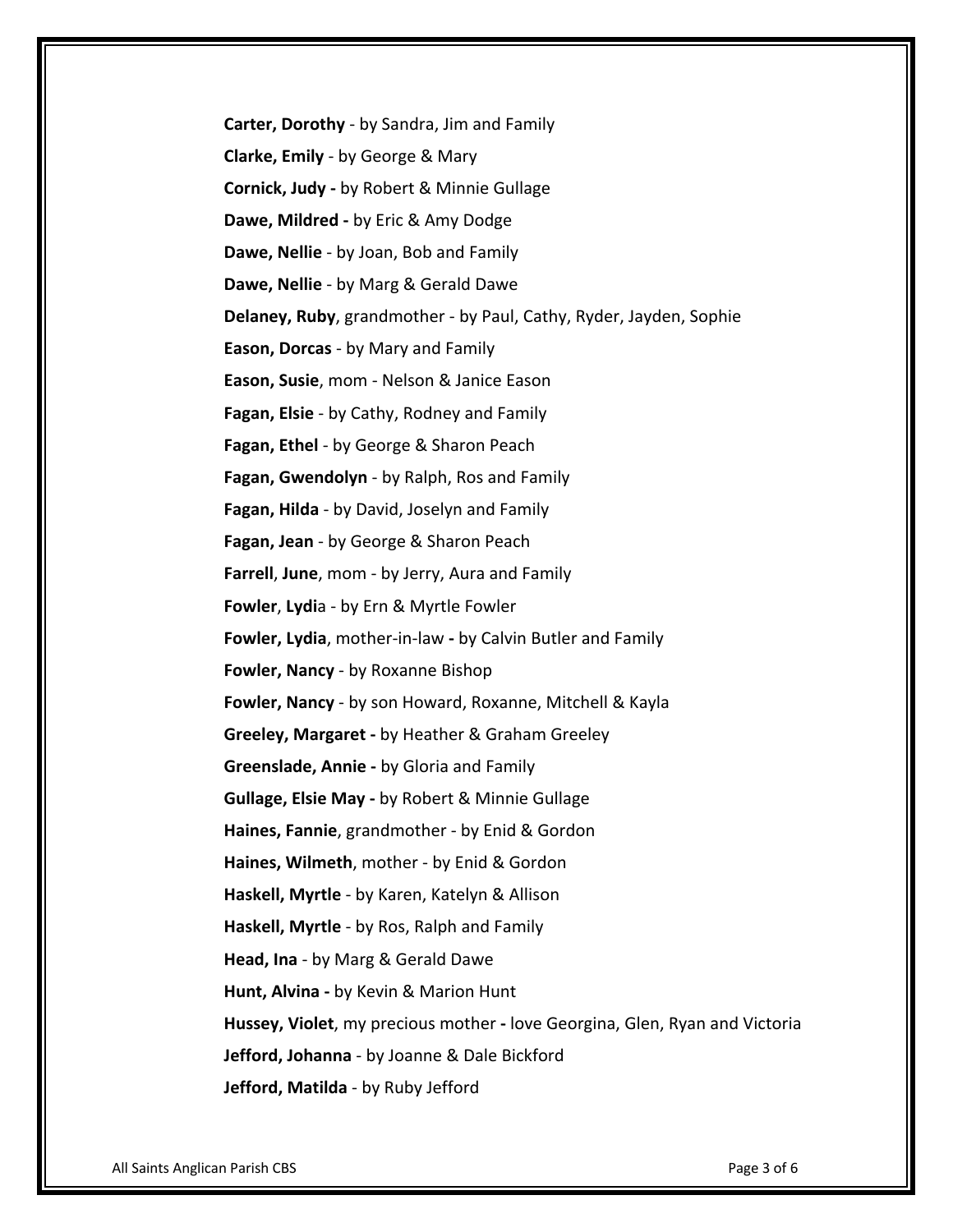**Lambert, Nina** - by Roger, Janice and Family

**Lear, Alice** - by Juanita

**MacDonald, Pearl**, great grandmother, September 11, 1923 - February 2, 2022 by Jessica McDonald

**Meaney, Betty**- by Joselyn , David and Family

**Morgan, Hazel**, grandmother - by Ralph & Ros Fagan and Family

**Murphy, Amy**, cousin - by Joanne & Dale Bickford

**Newhook, Judy** - by Alf, Paula and Stephanie

**O'Brien, Geraldine** - by Eric, Doris and Family

**Oates, Blanche** - by Elsie & Arthur Oates

**Peach, Barbara Ann -** by Bob Peach and Family

**Peach, Bertha** - by Roger, Janice and Family

**Peach, Evelyn** - by George & Sharon Peach

**Peach, Evelyn** - by Roger, Janice and Family

**Peach, Fanny Jane** - Furnass & Caroline and Family

**Peach, Ida Elizabeth** - by Barbara Butler and Family

**Peach, Ida Elizabeth** - by Bob Peach and Family

**Petten, Dorcas**, grandmother, remembering her on Mother's Day and every day. Never forgotten and always loved - by Elizabeth & Family

**Petten, Dorcas**, grandmother - Janice & Nelson Eason

**Petten, Ethel** - by Noah, Claudine and Family

**Petten, Florence** - by son, Boyd

**Petten, Florence-** by Myrtle & Ern Fowler

**Petten, Jean** - by Heather and Graham Greeley

**Petten, Jessie**, grandmother **-** by Enid & Gordon

**Petten, Mary Ann** - by Daphne & Ray

**Petten, Nina**, mom/nan - by Dave, Fannie and Family

**Porter, Ada**, - mother and grandmother - by Lorraine, Willis & Hilary

**Porter, Ada**, mother and grandmother - by Jeff, Geraldine, Jillian and Joel

**Porter, Ada**, wife - by Edward

**Porter, Bonnie** - by Jamie

**Porter, Bonnie** - by Roxanne Bishop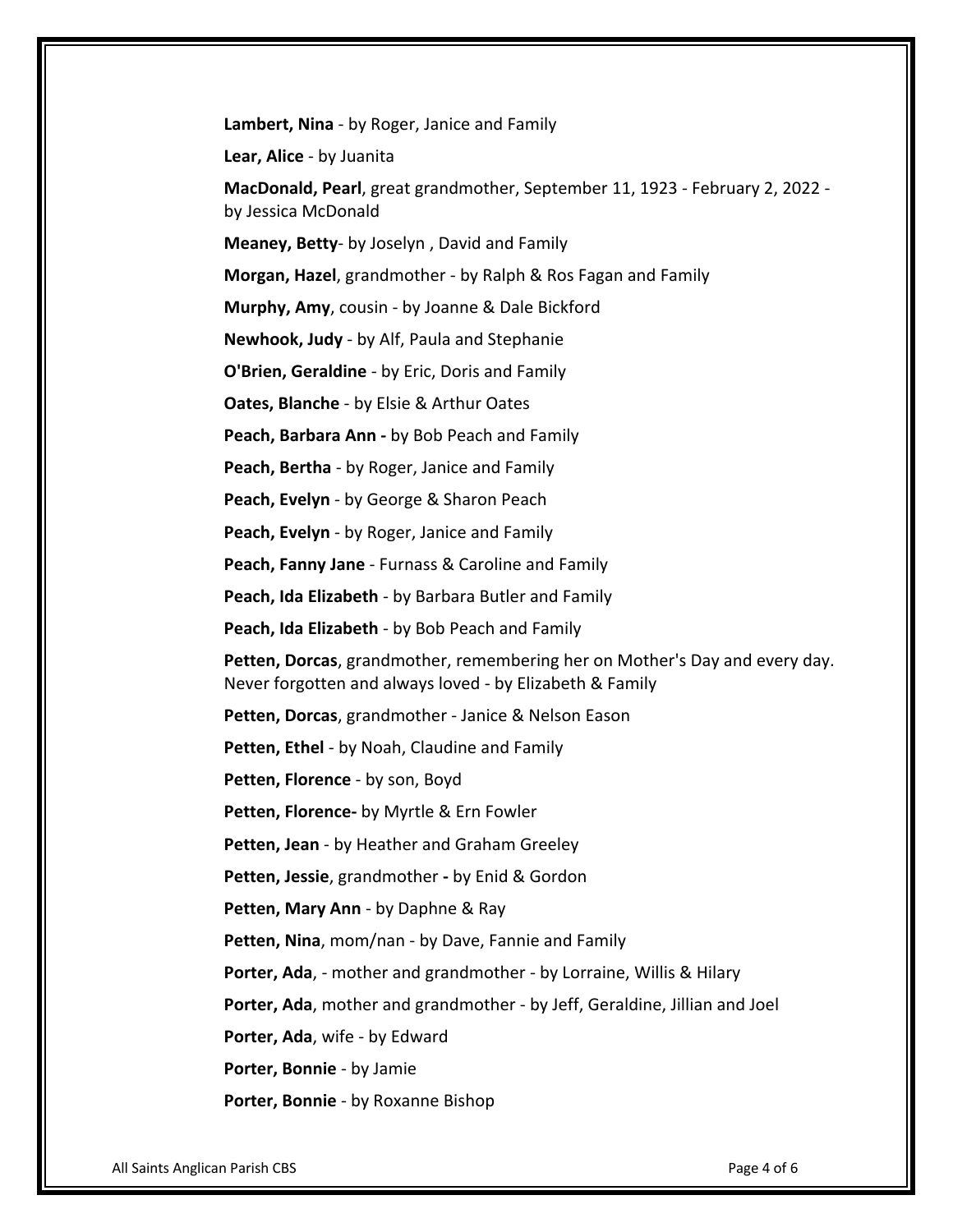**Porter, Bonnie**, mother, daughter and sister **-** by son Jamie, Mom & Dad, Barry, Roxanne, Terry, Glen and Rhonda **Porter, Fannie**, grandmother **-** by Enid & Gordon **Porter, Mary** - by Christina, Sam and Family **Porter, Mary -** by Noah and Family **Porter, Mary**, mom - by Aura, Jerry and Family **Porter, Mary**, mom - by Joe, Lori and Family **Porter, Mary**, mom and nan - by Fannie, Dave and Family **Porter, Mary**, mother - by Enid & Gordon **Radford, Dorothy** - by Boyd, Jeanette and Family **Rideout, Abigail** - Caroline and Family **Rideout, Clara** - by Ray & Daphne **Rideout, Edna** - Love Gladys, Chris, Carissa **Rideout, Grace** - by daughter Sue Rideout-Vivian **Rideout, Mary Anne** - by two Sons and six Daughters **Rideout, Nancy** - by Doris, Eric and Family **Scott, Florence** - by Ken & Loretta Scott and Family **Sharpe, Eliza** - by Elsie & Arthur Oates **Smith, Daisy** - by Joan, Bob and Family **Snow, Agnes** - by The Snow Family **Stevens, Mary -** Carol, Dave and Family **Susan Batten** - by Eric & Amy Dodge **Taylor, Emma** - by Sandra & Graham Taylor **Taylor, Mary** - Carol, Dave and Family **Taylor, Mildred**, grandmother - by Paul, Cathy, Ryder, Jayden, Sophie **Tilley, Catherine (Kit)** - by daughter Kathleen Baird **Tilley, Catherine (Kit**), mom - by Jim, Elizabeth and Family **Tilley, Kit** - by Spencer & Betty Morgan and Family **Vaters, Vera**, sister – by Joanne & Dale Bickford **Verge, Ellie Grace** - by Robert & Minnie Gullage **Warford, Louise**, sister - by Lorraine Taylor